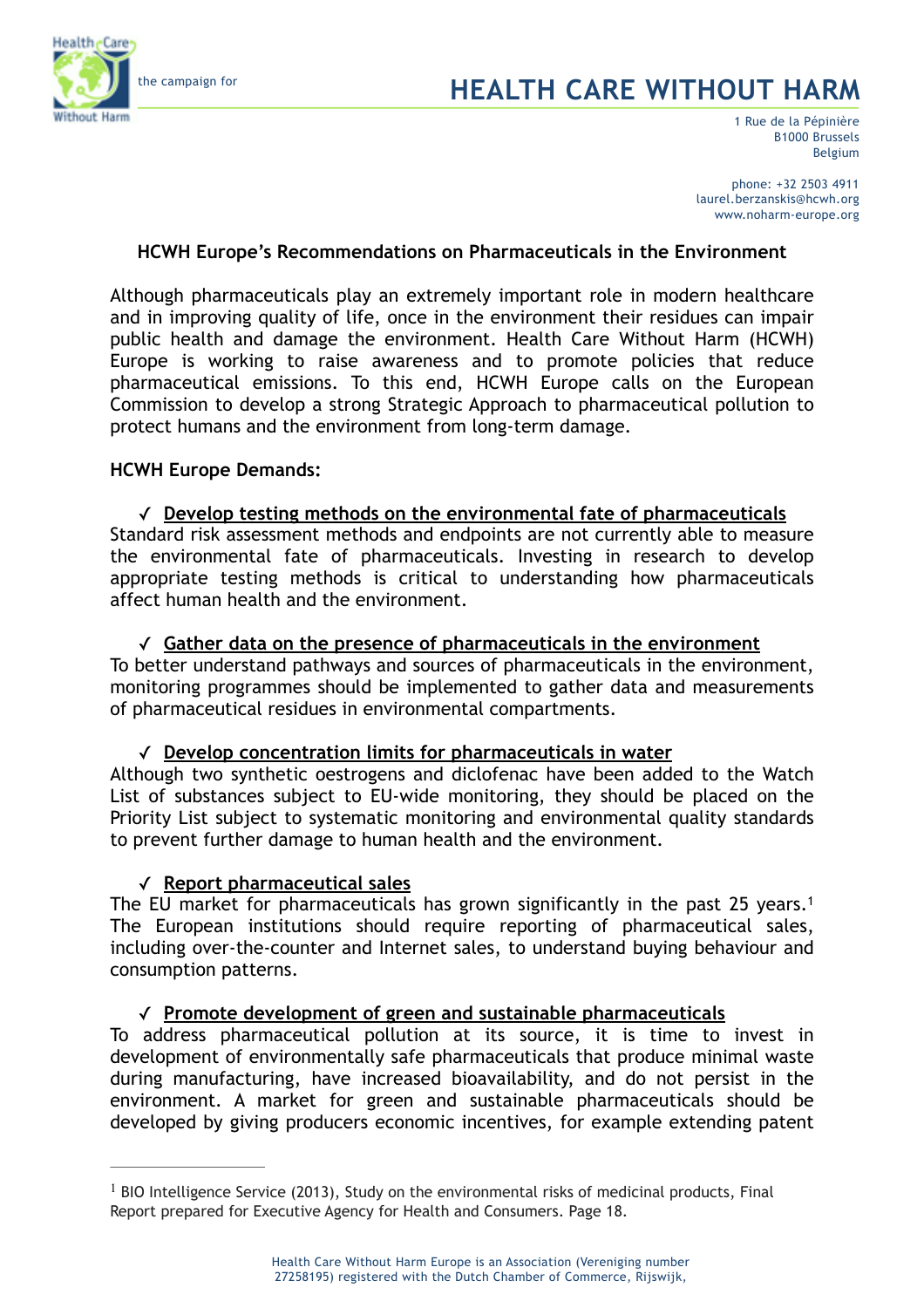necessary regulatory action.



protection periods, waiving authorisation fees, providing protocol assistance or otherwise providing some market exclusivity.

### ✓ **Expand the influence and scope of the environmental risk assessment**

Though an environmental risk assessment (ERA) has been required for human medicinal products placed on the market since 1993, the ERA itself is not grounds for denying an authorisation. Regulators should require that the ERA be taken into account in the risk benefit analysis for purposes of market authorisation, and should require ERAs for all existing pharmaceuticals.

### ✓ **Use ERA data to inform regulatory decision making and prioritise action**  ERA data that has been generated for pharmaceutical authorisations should be made available to environmental and water authorities so they can systematically assess existing active pharmaceutical ingredients and develop and prioritise

## ✓ **Improve pharmaceutical collection schemes**

Member States must ensure that appropriate collection systems are in place for unused or expired medicinal products, $<sup>2</sup>$  but collection schemes vary widely from</sup> one Member State to another, and on average 50% of unused medical products is not collected.<sup>3</sup> Member States must be held accountable for ensuring the implementation of collection schemes and should be subject to systematic reporting obligations. To promote best practices, guidance documents should be developed at the EU level. HCWH Europe also supports the creation and implementation of a harmonised pharmaceutical collection system at the EU level.

## ✓ **Make the pharmaceuticals industry responsible for pharmaceutical waste**  To reduce the burden on local government and pharmacies which operate or finance collection schemes, Member States should hold the pharmaceuticals industry responsible for the costs of pharmaceutical collection schemes under the

extended producer responsibility clause of the Waste Framework Directive.<sup>4</sup>

#### ✓ **Raise public awareness**

A 2013 survey conducted by HCWH Europe in six Member States revealed that lack of information was one of the main reasons cited for not using the collection system.<sup>5</sup> Raising public awareness of collection programs is necessary for collection schemes to succeed. Public information campaigns, labelling packaging and training for medical professionals are a few ways to increase public awareness.

\*\*\*

 $2$  Directive 2001/83/EC (as amended) of the European Parliament and of the Council of 1 November 2001 on the Community code relating to medicinal products for human use, Article 127b.

 $3$  BIO Intelligence Service, page 18.

Directive 2008/98/EC of the European Parliament and of the Council of 19 November 2008 on <sup>4</sup> waste and repealing certain Directives, Article 8.

 $5$  Health Care Without Harm Europe (2013), Unused pharmaceuticals: Where do they end up? A snapshot of European Collection Schemes. Page 26.